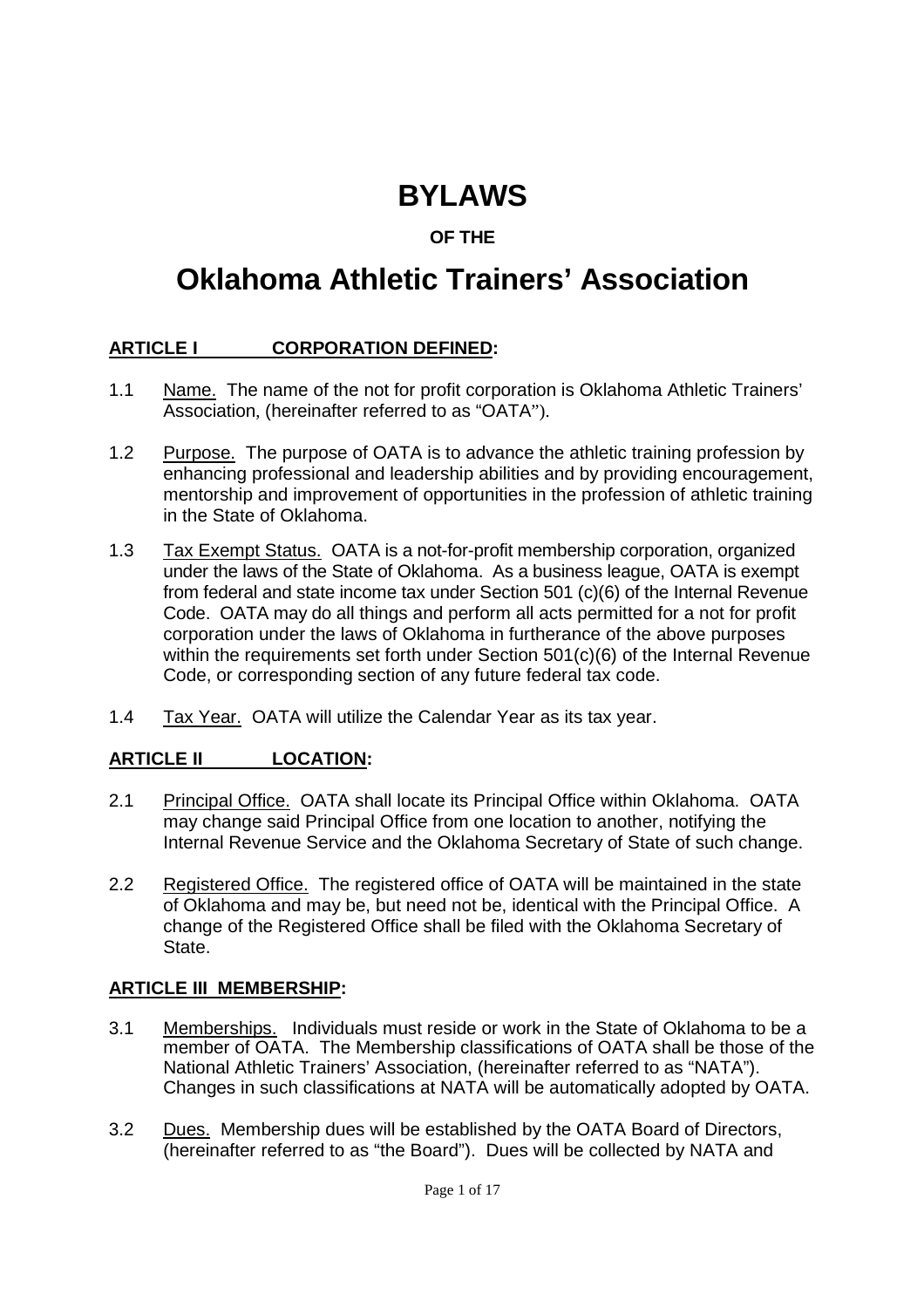distributed to OATA in accordance with NATA policies. The Membership will be notified of any changes in the dues structure. OATA may provide for additional dues to be paid directly to OATA upon approval of the Membership. A change in dues structure at OATA shall not become effective until sixty (60) days after such change has been provided to the Membership to allow any fifteen (15) Members to call for a Virtual Ballot Vote pursuant to Section 4.3 to reverse the decision of the Board.

#### 3.3 Membership Duties and Rights.

- a) Members must abide by the policies and procedures of NATA and OATA;
- b) Members must remain in good standing with NATA to remain in good standing with OATA and be entitled to membership benefits including voting rights;
- c) Members must maintain current dues with NATA and OATA, if additional dues are required, to be entitled to membership benefits including voting rights;
- d) Members must be in good standing with the Board of Certification and the Oklahoma Board of Medical Licensure and Supervision;
- e) Members must abide by the Bylaws of OATA; and
- f) Members have the right to vote on the following:
	- i. Elect and/or remove the Directors and Officers of OATA;
	- ii. Make amendment(s) to the Certificate of Incorporation;
	- iii. Make amendment(s) to the Bylaws;
	- iv. Effectuate a dissolution or merger; or
	- v. Determine the sale of assets other than in the regular course of activities;
- 3.4 Membership Application. Applications must be filed with NATA. Approval of the NATA application will result in Membership in OATA for an individual who resides in the State of Oklahoma. However, OATA may deny membership to a member of NATA if OATA revokes the Member for reason of an ethical, professional, or judicial nature.
- 3.5 Membership Term. The Membership Term shall be the same as the Calendar Year. Membership belongs to the individual and is not transferrable or assignable.
- 3.6 Termination of Membership. A Member will be automatically removed upon the loss of a license as provided by the Board of Certification or the Oklahoma Board of Medical Licensure and Supervision. A Member will be automatically removed upon a loss of Membership in NATA.

All Members are to maintain a level of professionalism conducive to the practice of athletic training in all matters affecting the Membership. Any Member may be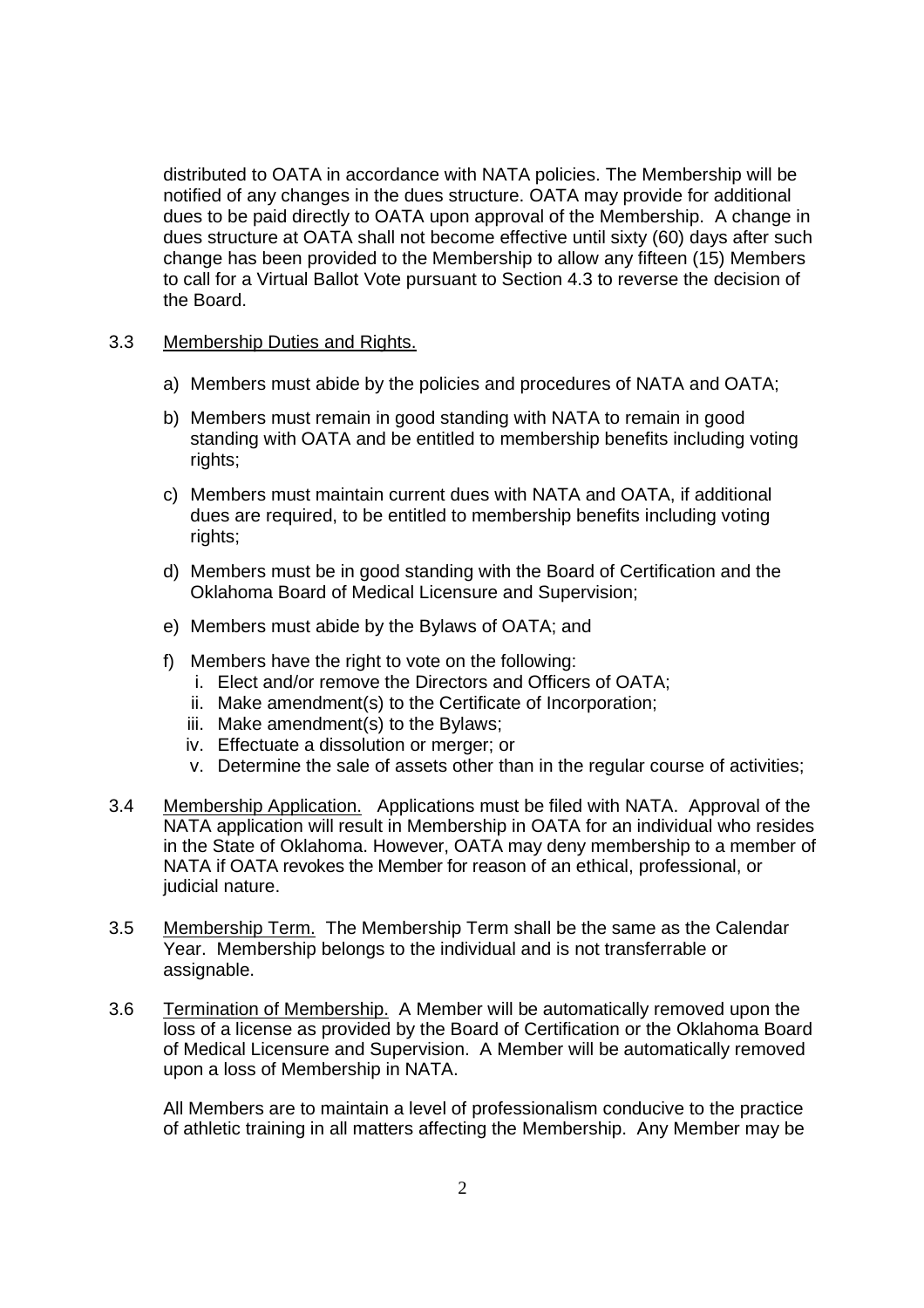removed for failure to maintain such level of professionalism or failure to abide by the policies and procedures of either OATA or NATA.

Any Member may voluntarily terminate his/her Membership in OATA at any time by submitting a written notice of withdrawal to the Secretary of the Board. Any Member may be terminated with or without cause by a two-thirds (2/3) majority vote of a quorum of Directors at any meeting of the Board. Any Member may appeal a termination by filing a written request with supporting information to the Membership for review. An appeal will not reinstate voting rights or other benefits.

Any Member who is delinquent on dues shall be provided a written or virtual notification concerning such delinquency and such Member shall have sixty (60) days from the date of the notification notice to remedy the delinquency. Voting or other benefits shall not be available until the delinquent dues are paid.

- 3.7 Reinstatement of Membership. After termination by the Board, any Member may be reinstated by a majority of vote of either the Membership or the Board at any meeting of either the Membership or the Board. The Membership's decision after review of the appeal shall be final with no further appeal process.
- 3.8 Membership List. No Member or individual, with the exception of the Board, shall use the Membership List of OATA without prior approval of the Board. The Membership List may consist of multiple parts including, but not limited to current dues paying Members entitled to voting rights; all prior members which have paid dues in the past but are not current; all organizations or individuals requesting to be placed on OATA's mailing list; and, all individuals wishing to receive information from OATA.

#### **ARTICLE IV MEETINGS OF THE MEMBERSHP:**

4.1 Meetings. The Board shall designate the time and place of the annual meeting of OATA. At this meeting, reports on the affairs of OATA for the preceding year will be given by the Officers of OATA. A special meeting may be called by the Board or by the written petition of ten (10) percent of the Membership. Only business contained in the notice of a special meeting may be acted upon by the Membership. Special meetings shall be held at any place designated by a majority vote of a quorum of the Board.

At any meeting of the Membership, a request to vote by written ballot may be made by any three (3) Directors or by any fifteen (15) Members. Procedures for vote by written ballot shall be determined by the Vice-President or any two (2) Officers present if the Vice-President is not available. The President of OATA shall preside over meetings of the Membership unless determined otherwise by a vote of the Membership.

4.2 Notice of Meetings. All notices may be provided via written virtual transmission, including via OATA's website. Notice of the annual meeting shall be provided to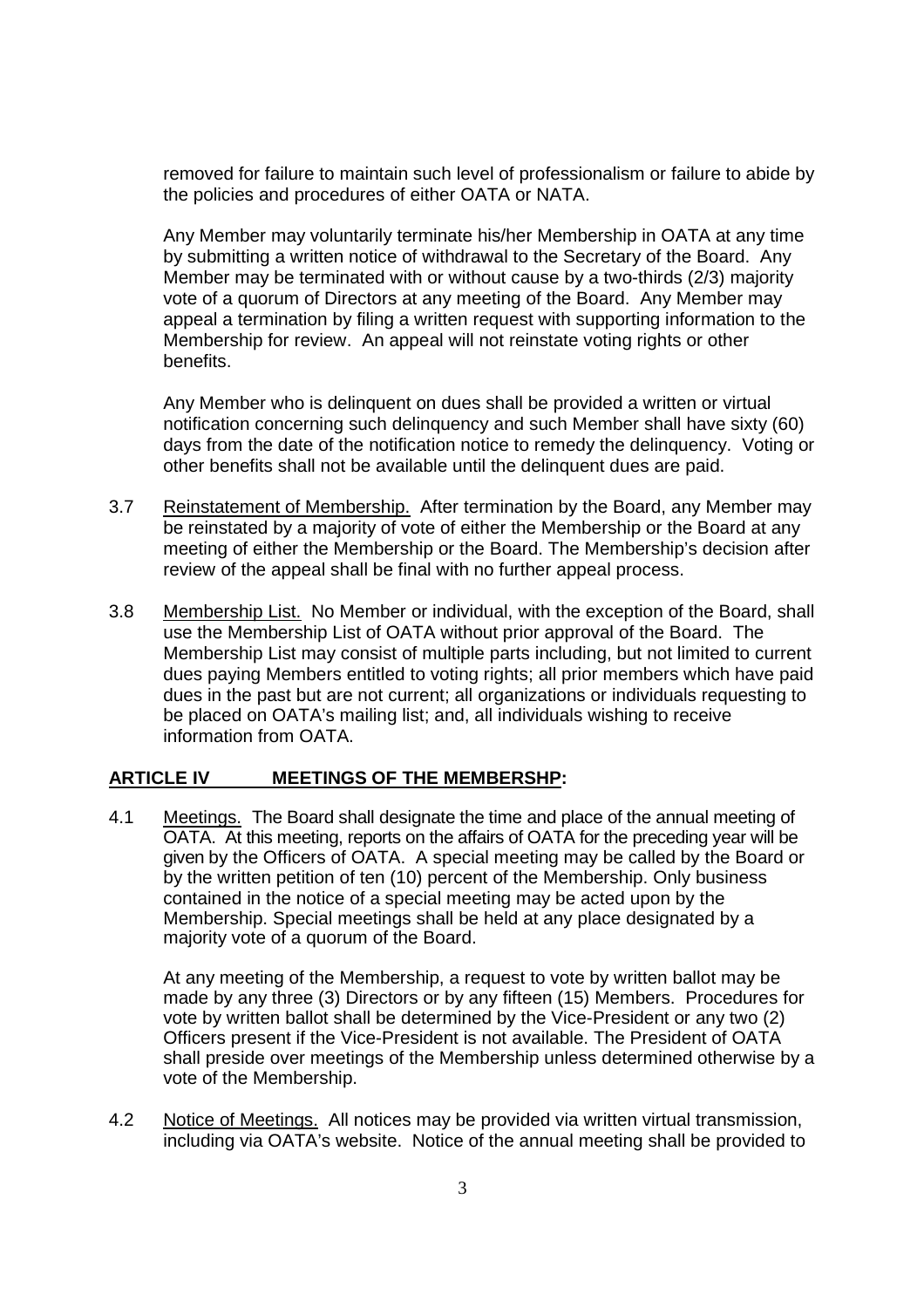the Members not less than sixty (60) days prior to the holding of the annual meeting. Additional notices may be provided as determined by the Board. Notice of special meetings shall be provided to the Members not less than seven (7) days prior to the holding of the special meeting. If a Member does not receive notice of a meeting, but attends the meeting, he/she shall be deemed to have waived notice of the meeting. Notice of virtual ballot voting shall take place in accordance with Section 4.3.

- 4.3 Virtual Ballot Voting. In the case of an emergency, unusual circumstance, or elections to encourage participation of the entire Membership, virtual ballot voting may take place. For virtual ballot voting to represent an action of the Membership, all of the following conditions must be met:
	- a) All Members must have access to a ballot;
	- b) The ballot shall set forth each proposed action and provide for a vote for or against each proposed action;
	- c) The votes cast will constitute a quorum and a majority of a quorum will determine all issues unless specifically stated otherwise in these Bylaws or in the laws of the State of Oklahoma.
	- d) The ballot must be received within the voting period established on the ballot which shall not be less than three (3) days and not more than fourteen (14) days;
	- e) Receipt of a ballot shall be acknowledged by a Committee, Officer, or designee as determined by the Board;
	- f) A ballot must be submitted by a Member;
	- g) All ballot results shall be made public; and,
	- h) All ballots results shall be maintained with the corporate records.

OATA shall implement reasonable measures to verify that each ballot cast was from a Member.

- 4.4 Quorum. A quorum of the Membership at meetings of the Membership shall consist of the Members present. All business brought before the Membership will be conducted by a quorum unless specifically stated otherwise in these Bylaws or in the laws of the State of Oklahoma.
- 4.5 Procedures. Conflicts in procedures shall be resolved in accordance with the current edition of Robert's Rules of Order as a procedural guide unless determined otherwise in these Bylaws, written policy or state law.
- 4.6 Voting. Only Certified Members and Retired Members as determined by NATA shall have voting rights in OATA. Each Certified Member and each Retired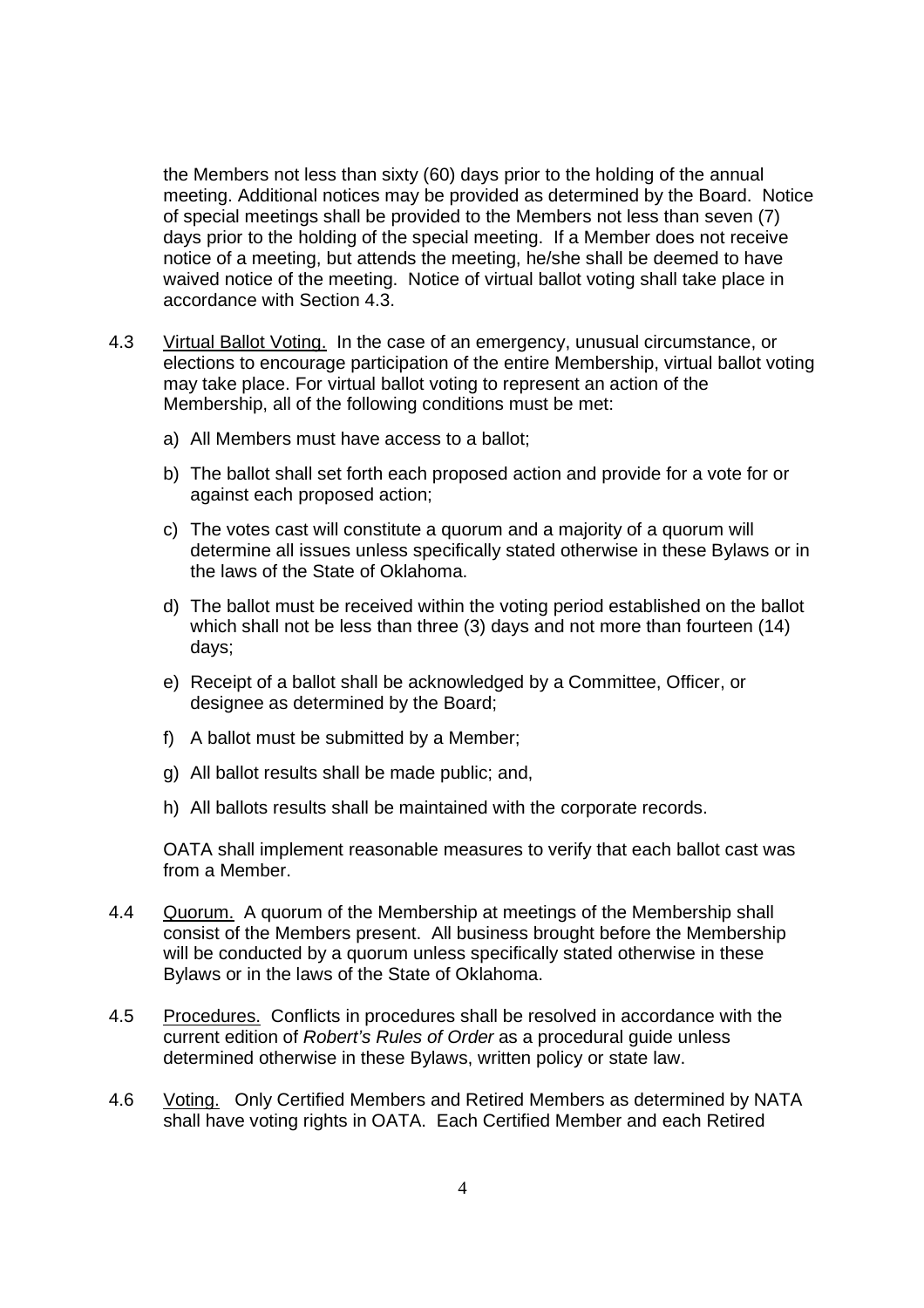Member may have one vote on OATA matters. A Member must be current on dues to be entitled to voting rights. Proxies may not be used.

#### **ARTICLE V BOARD OF DIRECTORS:**

- 5.1 Directors. The Board will consist of not less than five (5) and not more than nine (9) Directors. The Officers as set forth in Section 8.1 shall be included in the total number of Directors thereby allowing for up to four (4) At-Large Directors. The Officers and A-Large Directors will be collectively be known as the "Directors" or as the "Board".
- 5.2 Duties. The Board shall have all powers and authority which may be granted to a Board of Directors of a corporation under the laws of Oklahoma except for those reserved for the Members in Section 3.3. The duties of the Directors include the following:
	- a) Exercise a duty of obedience to OATA's central purpose in guiding all decisions;
	- b) Exercise due care and act in good faith in all dealings and interests with OATA;
	- c) Exercise a duty of loyalty to OATA by avoiding and/or managing conflicts of interest;
	- d) Represent the Board, the Membership and OATA in a professional and in an ethical manner;
	- e) Develop, approve, periodically review and/or amend organizational policies which may include duties in addition to those designated in these Bylaws;
	- f) Maintain a board manual containing approved policies and contemporaneous minutes and records of all meetings;
	- g) Ensure OATA is adequately funded;
	- h) Submit an annual financial report to the Membership;
	- i) Approve the annual budget and oversee the financial administration of OATA;
	- j) Review Form 990 and associated schedules prior to submission to the IRS or authorize the Treasurer to perform such duty.
	- k) Review and approve all contractual agreements or authorize a Director(s) to execute such agreements in accordance with the financial policies and conflict of interest policy;
	- l) Sit on a minimum of one committee unless excused from such duty by a vote of the Board;
	- m) Maintain confidentiality in accordance with the confidentiality policy and, not publically disparage the Board; and,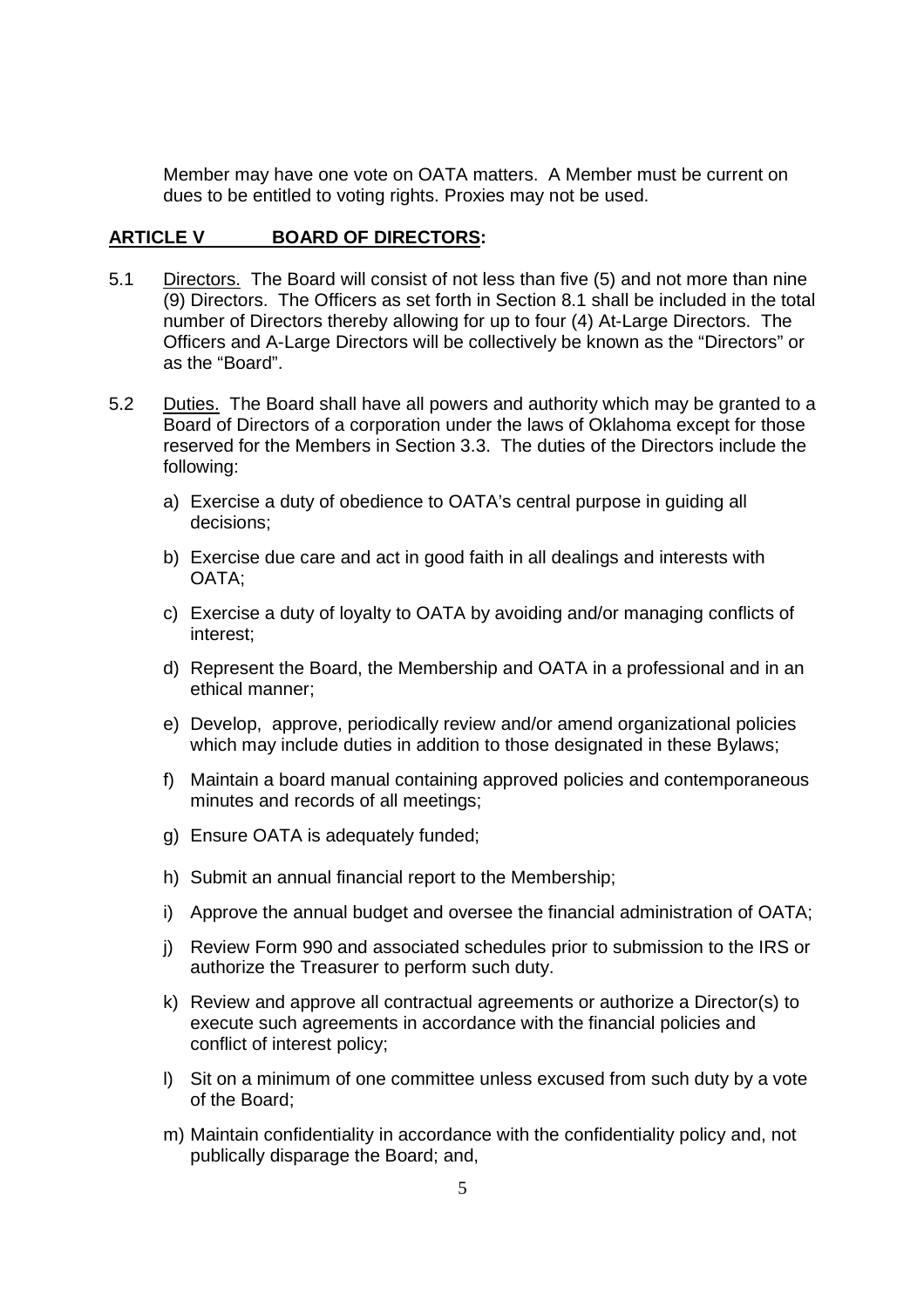- n) Perform such other duties as prescribed by the Board.
- 5.3 Composition. A two-thirds (2/3) majority of Directors must be an active certified member of NATA for no less than five (5) years, an active certified member of OATA for no less than three (3) years, and hold a valid and current National Provider Index (NPI) number. OATA will strive to have Directors with areas of expertise relevant to the needs of OATA. An employee, if any, of OATA may not serve as a voting or non-voting member of the Board. The remaining one-third (1/3) may be, but need not be, community leaders with skills relevant to the needs of OATA.
- 5.4 Nominations. The Governance Committee shall prepare a slate of potential candidates for Directors in accordance with Sections 5.1, 5.3 and 7.3. The slate shall be provided to the Members at least thirty (30) days but not more than sixty (60) days prior to the election.
- 5.5 Elections. Directors and Officers shall be elected by the Membership at OATA Annual Meeting. Elections shall be determined by a majority of the votes cast by the Members present. The Membership's vote to elect Directors and Officers shall take place at the Annual Meeting. Newly elected Directors and Officers will begin their respective terms following the Annual Meeting. Should elections take place via Virtual Ballot Voting, the newly elected Directors or Officers will begin their respective terms as set forth on the ballot. OATA shall implement reasonable measures to verify that each ballot cast is from a Member and the Board will assign a committee to collect, tally, and report the result of the ballots the end of the election process. Additional procedures for elections shall be determined by the Board.

In the event of a tie, a second election will take place between the top two candidates. Should only two candidates exist, the tie shall be broken by a vote of the Board with the candidate receiving the majority of votes of the Directors being elected.

5.6 Term of Office and Term Limits. A Director shall serve for a term of three (3) years. Any Director may serve two (2) consecutive terms. Any individual, who has served two (2) consecutive terms, may be eligible for re-election as a Director after a period of one (1) year. A Director shall serve no more than a total of five (5) terms. Such term limits may be waived by a vote of the Board up to allow the Officer to complete their terms of office as provided for in Section 8.2. Partial terms shall not court toward term limits.

Upon resignation, removal or vacancy of a Director, the respective successor shall serve the remainder of the term whereby a partial term shall not be considered as a full term when determining term limits. Service of an individual prior to the adoption of these Bylaws shall not be counted toward term limits.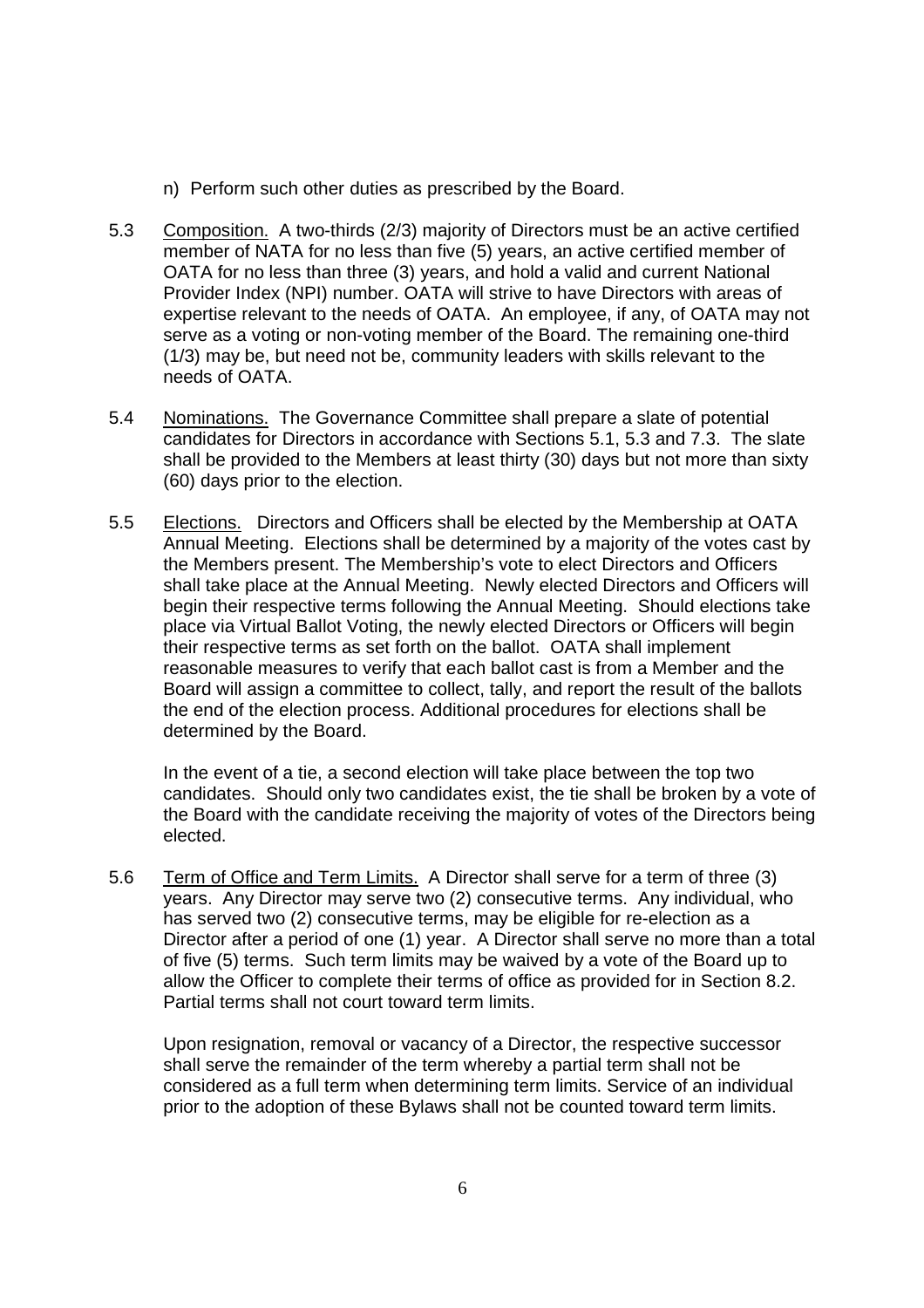5.7 Removal or Resignation. Any Director who misses three (3) consecutive Board meetings may be deemed to have resigned as a member of the Board and cease to be a member thereof on the date of the third absence. At a meeting following the resignation, the Director may be reinstated by a majority vote of a quorum of the Board at the Director's request. A two-thirds (2/3) majority vote of a quorum of the Directors or a majority of the votes cast by the Membership may remove any Director, with or without cause, at any time. Directors who have resigned or have been removed may not be eligible for re-election for a period of two (2) years.

Any Director may resign at any time by giving verbal, written or verifiable virtual notice to the President or to the Secretary. Any resignation shall take effect upon receipt or at the time specified in the notice and, unless otherwise specified therein, the acceptance of such resignation shall not be necessary to make it effective. A verbal resignation shall be acknowledged by the President and recorded in the minutes. No Director may resign if OATA would then be left without a Director(s) in charge of its affairs, except upon notice to the Oklahoma Secretary of State and to the Internal Revenue Service.

5.8 Vacancies or Newly Created Directorships. The Governance Committee shall present to the Members candidates for vacancies resulting from term limits, resignation, removal, or newly created Directorships. A majority of the votes cast by the Members may elect Directors for such vacancies or newly created directorships at any time.

If, due to such vacancies, the number of Directors is less than five (5) as stated in Section 5.1, a majority vote of the total number of Directors may elect Directors to fill such vacancies at any meeting of the Board until a vote of the Membership is completed. Those elected by the Board shall assume their positions for the duration of the unexpired term.

5.9 Compensation. Directors shall serve without compensation. Directors may be allowed reasonable advancement or reimbursement of expenses incurred in the performance of their duties at the discretion of the Board. Reimbursement of expenses shall be reported to the Membership. Payments for services rendered are subject to Article IX which addresses Conflicts of Interest.

#### **ARTICLE VI MEETINGS OF THE BOARD:**

6.1 Meetings. There shall be a minimum of four (4) meetings of the Board per year. Meetings of the Board may be held at such times as shall be determined by the President. Meetings of the Board shall be held at any place designated by a majority vote of a quorum of the Board. In the absence of such designation, meetings shall be held at the Principal Office of OATA.

Special meetings of the Board for any purpose(s) may be called at any time by the President, by any three (3) Directors or by any fifteen (15) Members. No business shall be considered at any special meeting other than the purpose(s)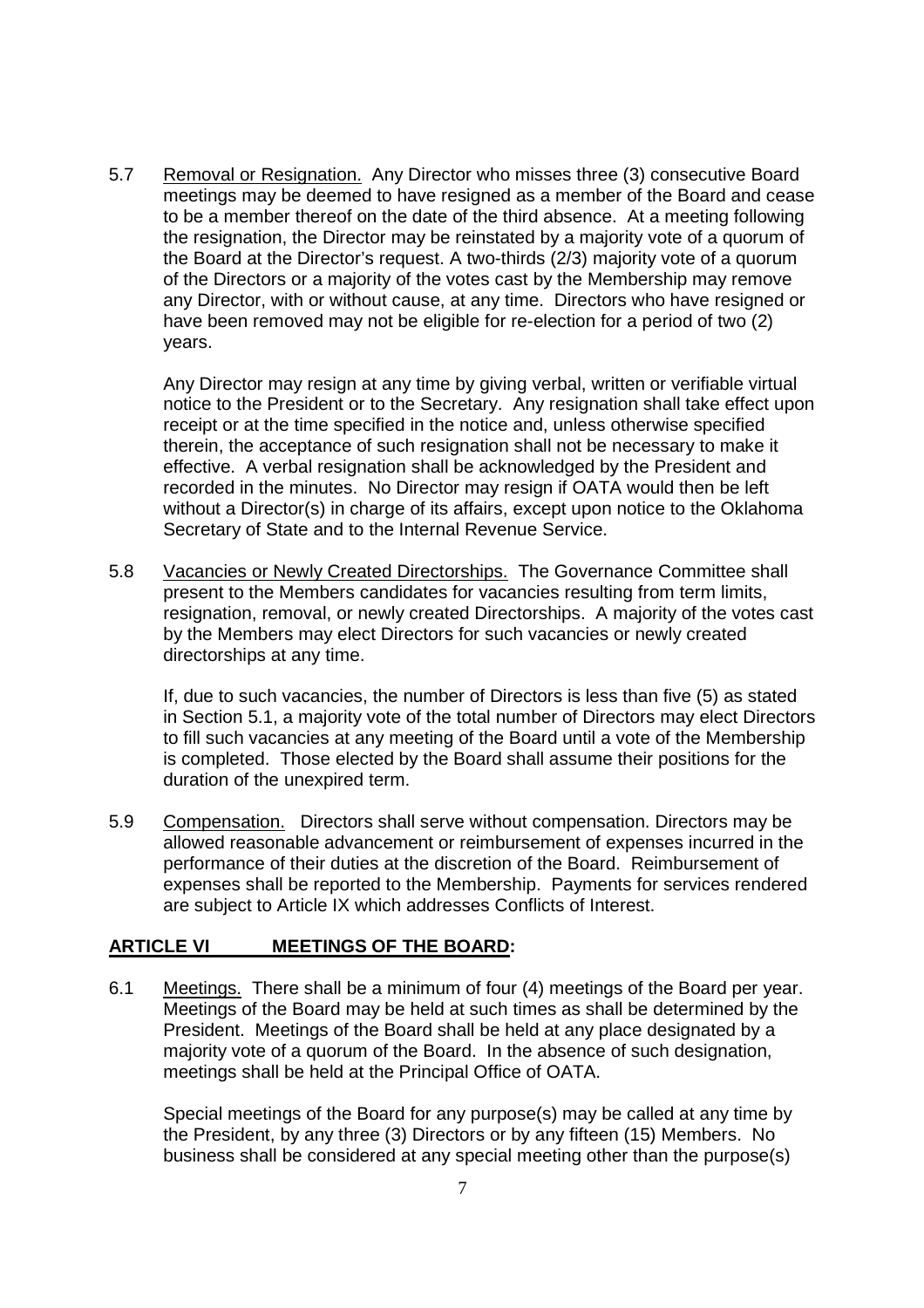mentioned in the notice of the meeting given to each Director. Special meetings of the Board shall be held at any place designated by a majority vote of a quorum of the Board.

6.2 Notice. Any regular meeting of the Board will require no notice if the time, date and location of such meeting were previously determined by the Board and distributed to the Directors. Directors not in attendance at the meeting setting forth the dates shall be given the dates, time and location of such meetings within ten (10) business days following the meeting. For any regular meeting where the date, time and location was not previously determined, notice shall be sent to the Directors as least ten (10) days but not more than thirty (30) days prior to the holding of the meeting. For any special meeting, notice shall be sent to the Directors not less than twenty-four (24) hours but not more than thirty (30) days, prior to the holding of the meeting.

Directors shall provide a virtual address if they wish to receive notice via virtual transmission and any notice of meetings sent to them at such address shall be valid notices thereof. If a Director does not receive notice of a meeting, but attends the meeting, he/she shall be deemed to have waived notice of the meeting.

- 6.3 Quorum. A majority of the total number of Directors shall constitute a quorum. All business brought before the Board will be conducted by a quorum unless specifically stated otherwise in these Bylaws or in the laws of the State of Oklahoma. In the absence of a quorum, a majority of the Directors present at any meeting may vote to adjourn the meeting to another place, date or time. Notice of any meeting adjourned and rescheduled in this manner shall be given as set forth in Section 6.2.
- 6.4 Procedures. Conflicts in procedures shall be resolved in accordance with the current edition of Robert's Rules of Order as a procedural guide unless determined otherwise in these Bylaws, written policy or state law.
- 6.5 Voting. Each Director shall have one vote. Routine business and elections shall be transacted by a majority vote of a quorum of the Directors, except when the law or these Bylaws require otherwise. Proxies may not be used. In the case of a tie, the President shall cast a second vote to break the tie.
- 6.6 Physical Meetings. At any meeting of the Board, the Directors may vote by voice on all matters either in person or via virtual transmission, where the Director can hear and be heard. OATA shall implement reasonable measures to verify that each person deemed present at the meeting and permitted to vote at a meeting by means of virtual transmission is a Director. However, upon demand by a Director, the Directors shall vote by ballot. In such event, each ballot shall state the name of the Director and such other information as the Board may require under the procedure established for the meeting. Directors present via virtual transmission may send their ballot to the Secretary, or designee, provided that the virtual transmission shall set forth or be submitted with information from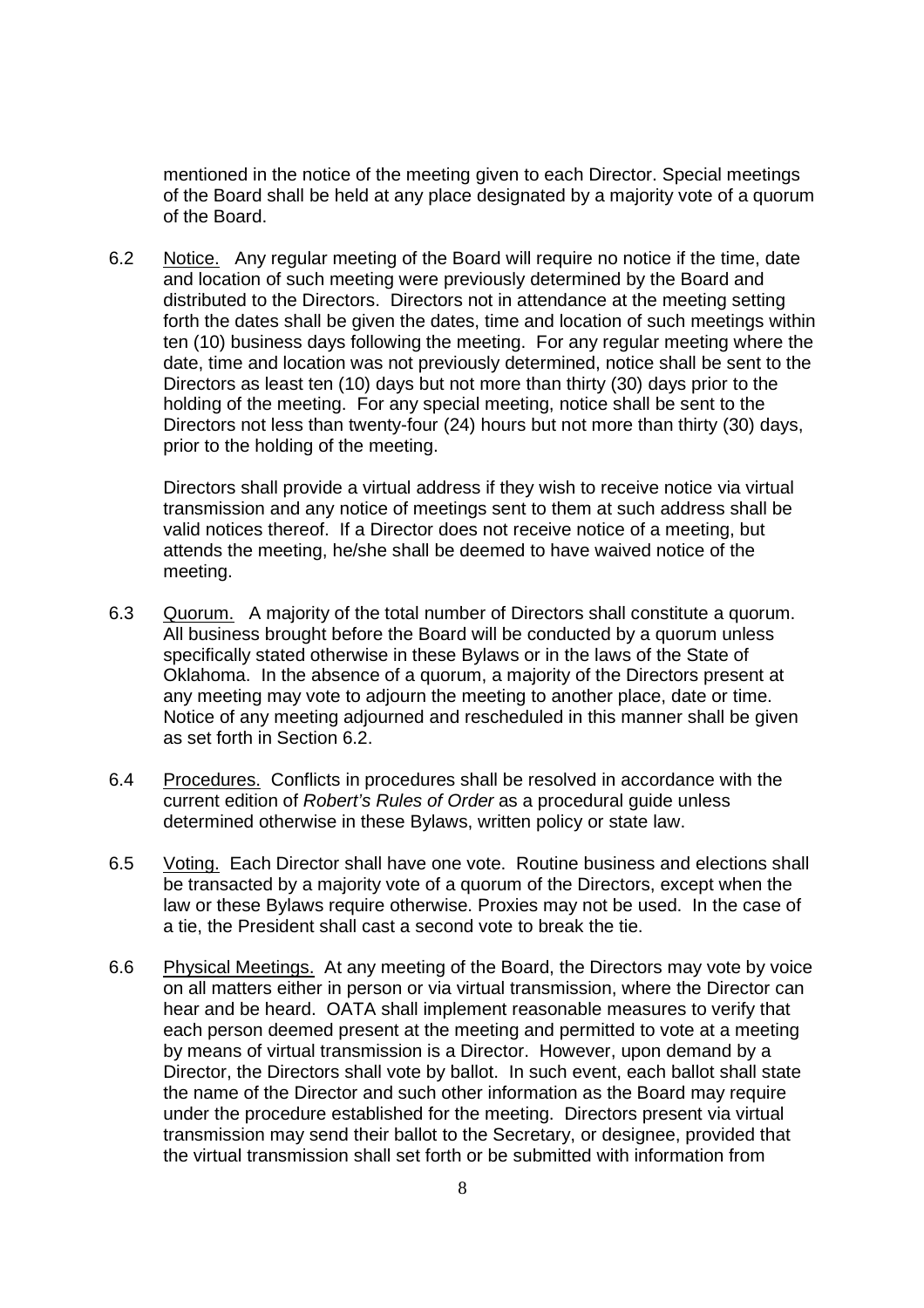which it can be determined that the virtual ballot was authorized by a Director. Ballots may be distributed and returned via email. If proper authorization cannot be determined the Director must mail or fax a signed ballot to the Secretary, or designee.

- 6.7 Virtual Meetings. Meetings may take place via any form of virtual medium. The Board may vote by voice, email or other virtual medium during virtual meetings. However, the President or any two (2) Officers may call for a virtual vote by written ballot. The Secretary shall implement reasonable measures to verify that each ballot cast was from a Director. For virtual ballot voting to represent an action of the Board, all of the following conditions must be met:
	- i) All Directors must have access to a ballot;
	- j) The ballot shall set forth each proposed action and provide for a vote for or against each proposed action;
	- k) A majority of the total number of Directors must vote thereby ensuring a quorum of the Board has voted;
	- l) The ballot must be received within the voting period established on the ballot which shall not be less than twenty-four (24) hours and not more than three (3) days;
	- m) Receipt of a ballot shall be acknowledged by an Officer, or designee;
	- n) A ballot must be submitted by a Director;
	- o) All ballots shall be made public to the Board for one (1) year following the vote; and,
	- p) All ballots results shall be maintained with the corporate records.
- 6.8 Action Taken Without Notice of a Meeting. Any action taken or approved at any meeting of the Board, whether physical or virtual, however called and noticed or wherever held, shall be valid if a quorum was present at such meeting and if either before or after the meeting, the total number of Directors sign a written waiver of notice or a written consent to holding such meeting. All such waivers or consents shall be filed with the corporate records or made a part of the minutes of the meeting.

#### **ARTICLE VII COMMITTEES OF THE BOARD:**

7.1 Committees. The Board shall have the power to create, revoke or modify any committee deemed necessary in addition to the Governance Committees established in Section 7.3. Standing and Special Committees may be directed by the Board to carry out the day to day functions of OATA as defined in policies and procedures as adopted by the Board.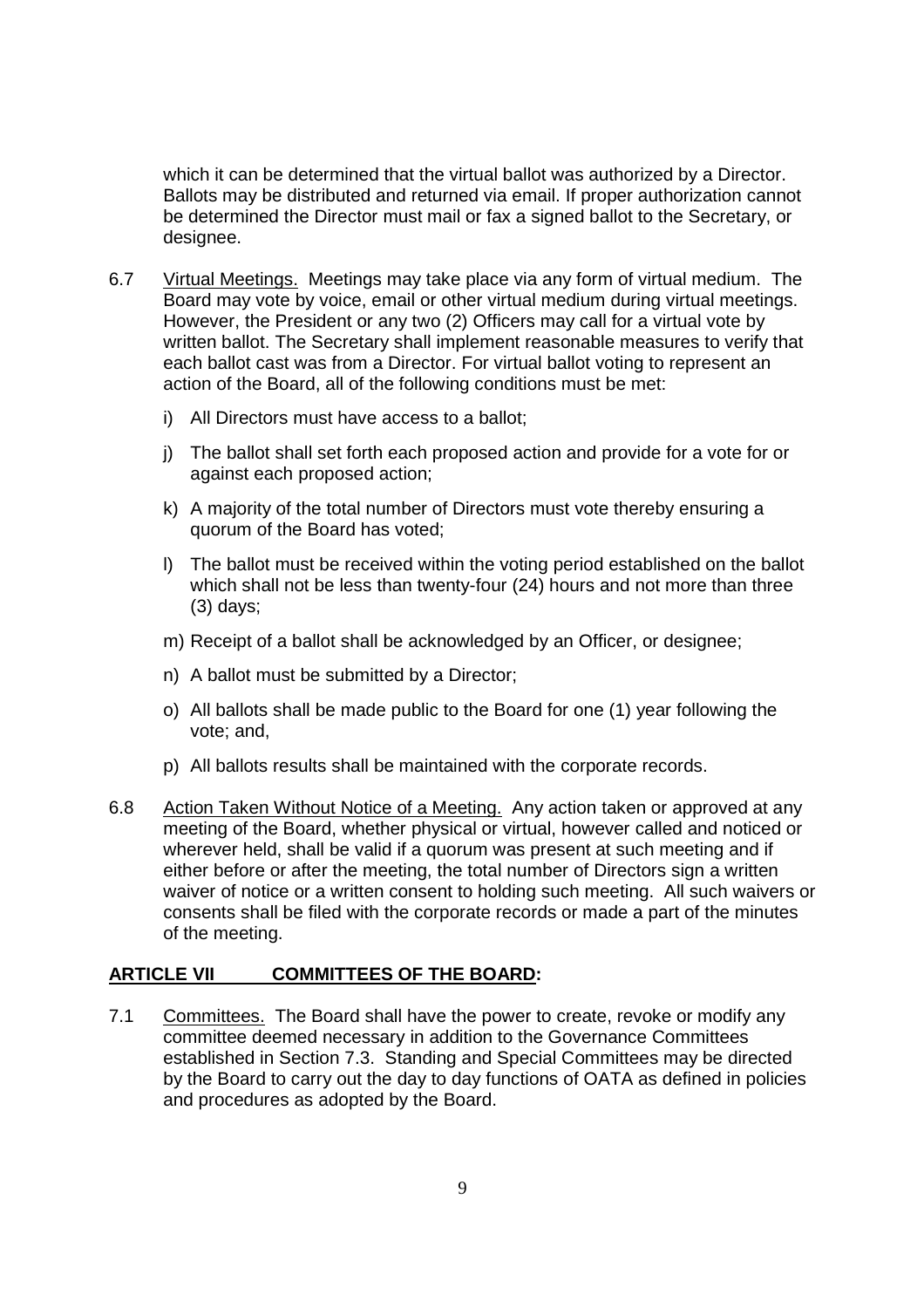Each Committee shall have a Director assigned to oversee the actions of the Committee. The Board shall elect Committee Chairs who need not be Directors. Each committee shall have a minimum of three (3) members. Non-Board members may serve as Committee members at the approval of the Board.

All committees shall report to the Board as the Board may require. Should the Board delegate any of its powers to a committee, such committee shall keep contemporaneous minutes of such committee meetings, file such minutes with the corporate records and report all actions to the Board. The Board may also adopt rules and regulations pertaining to the conduct of meetings of committees to the extent that such rules and regulations are not inconsistent with the provisions of these Bylaws. Each Director must sit on a minimum of one (1) committee unless excused from such duty by a vote of the Board.

- 7.2 Notice of Committee Meetings. Committees shall provide a minimum twentyfour (24) hour notice to the committee members. If a committee member does not receive notice of a committee meeting, but attends the committee meeting, he/she shall be deemed to have received notice of the committee meeting. Notice of such committee meetings may be given verbally or via virtual transmission. Committees with board delegated powers shall provide notice of committee meetings in accordance with Section 6.2.
- 7.3 Governance Committee. The Governance Committee shall be a standing committee of OATA. A Director as determined by the Board shall serve as the Chair of the Governance Committee. The Committee shall include a minimum of three (3) members with a minimum of one (1) member being a member of the Board. Directors or Members who are seeking re-election or election shall not serve on the Board Governance Committee unless requested to do so by the Board. The Committee shall:
	- a) Research candidates for Directors and Officers to ensure all requirements as defined by the policies and procedures as adopted by the Board are met prior to placement on a slate for submission to the Members for a vote;
	- b) Provide a slate of Directors and Officers to the Membership not less than seven (7) days but not more than sixty (60) days prior to the election;
	- c) Rotate the Board terms to allow for approximately one-third of the Board to be slated for election each year;
	- d) Review and recommend changes to the Board and Members concerning amendments to the Certificate of Incorporation and Bylaws;
	- e) Develop and provide orientation and training for all Directors that addresses a Director's responsibilities; the organization's purpose, history, methods of operation, and organization activities; and, information concerning day-to-day operations;
	- f) Propose, as appropriate, changes in board structure and operation;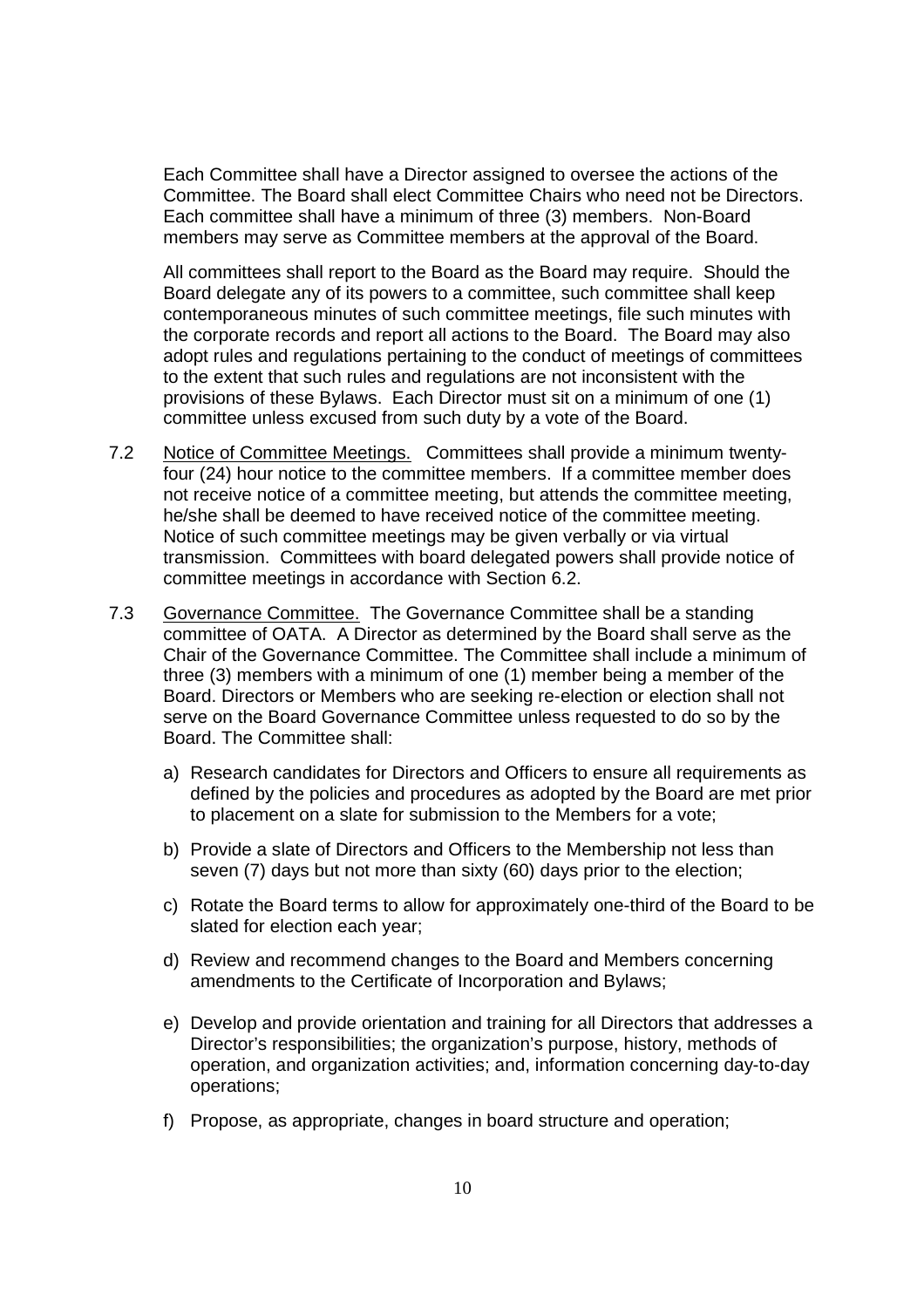- g) Provide ongoing counsel to the President and other Officers on enhancing board effectiveness;
- h) Take steps to recruit and prepare future Directors;
- i) Ensure the Conflict of Interest Policy set forth in Article IX is enforced; and,
- j) Have such other duties as determined by the Board.
- 7.4 Compensation. All Committee Chairs and Members shall serve without compensation. Committee Chairs and Members may be allowed reasonable advancement or reimbursement of expenses incurred in the performance of their duties at the discretion of the Board. Reimbursement of expenses shall be reported to the Membership. Payments for services rendered are subject to Article IX which addresses Conflicts of Interest.
- 7.5 Advisory Council. The Board may provide for an Advisory Council consisting of providers and other individuals with extended service, contacts, and/or expertise to aid OATA or who work with in areas or fields deemed appropriate to further the mission of OATA. Councilmen/women shall be selected, and/or removed with or without cause, by a majority vote of a quorum of the Board. Such councilmen/women shall not have voting rights, be entitled to any other benefit provided to Directors, or be subject to term limitations or meeting requirements of Directors as set forth in these Bylaws. The Board may provide additional polices to establish duties or more levels of an Advisory Council.

#### **ARTICLE VIII OFFICERS OF THE BOARD:**

- 8.1 Officers. The Officers shall also be Directors as set forth in Section 5.1 and shall be elected by the Members of OATA. Officers shall be a President, a Vice-President, a Secretary, a Treasurer and a President-Elect or Immediate Past President. All Officers must be and remain in good standing with NATA, OATA, the Board of Certification, and the Oklahoma Board of Medical Licensure and Supervision for the duration of the term to continue to serve.
- 8.2 Term of Office. The President, Vice-President, Secretary, and Treasurer may serve for a three (3) year term or until the next succeeding election of Officers. The President-Elect may serve for a one (1) year term and the Immediate Past President may serve for a two (2) year term or until the next succeeding election of Officers. The same Director may hold various offices consecutively but may not hold the same office for two (2) consecutive terms. Upon resignation, removal or vacancy of an Officer, the respective successor shall serve the remainder of the term whereby a partial term shall not be considered as a term when determining consecutive terms.
- 8.3 Nominations. The Governance Committee shall prepare a slate of potential candidates for Officers in accordance with Section 5.4.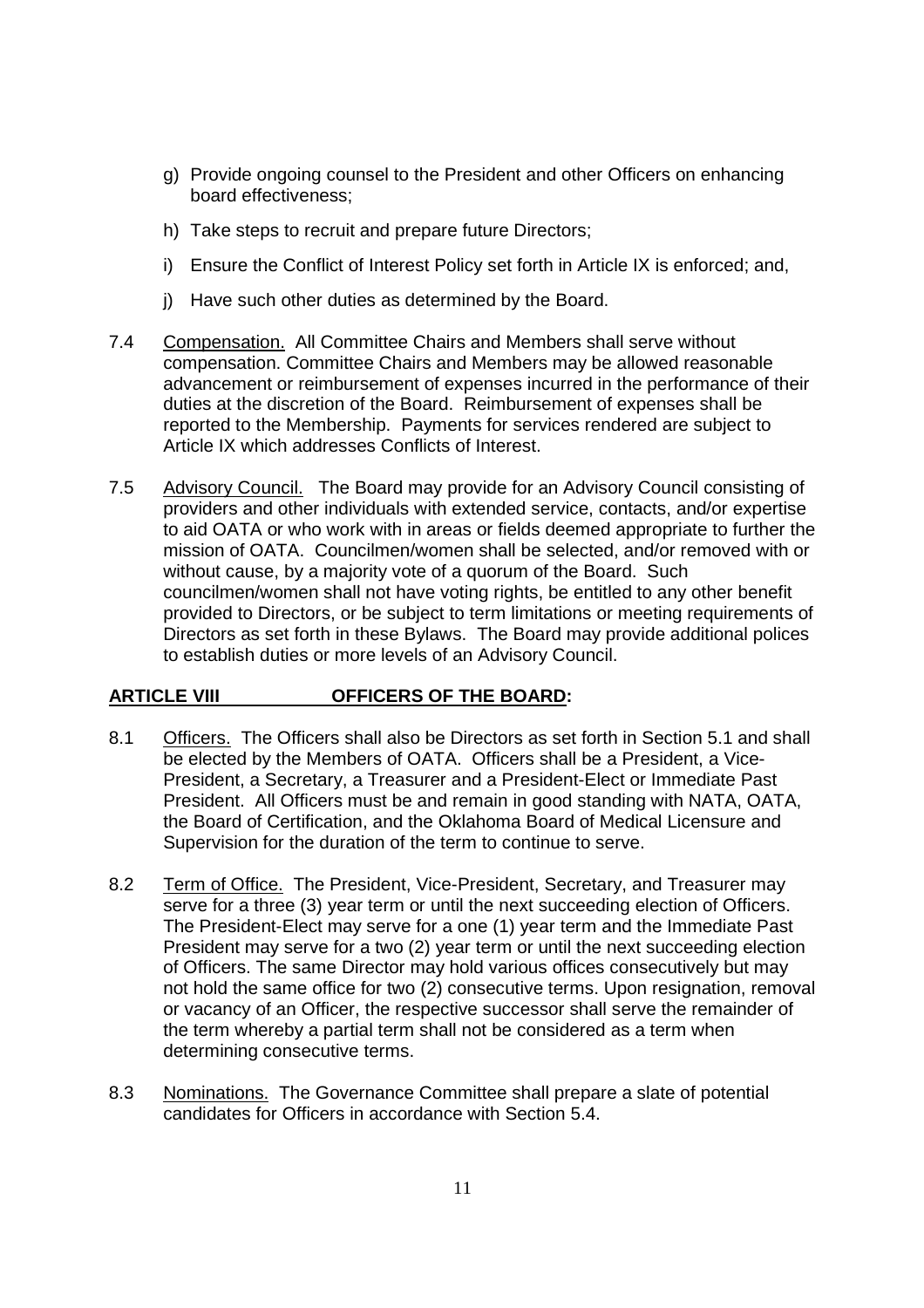- 8.4 Elections. Officers shall be elected by the Members. Procedures for elections are set forth in Section 5.5.
- 8.5 President. The President, or designee, shall have the following duties:
	- a) Act as the principal Officer and spokesperson of OATA, subject to the control of the Board;
	- b) Have general supervision and direction of the business and Officers of OATA;
	- c) Set the Board and Membership meeting agendas unless determined otherwise by the Board or Membership;
	- d) Preside at all meetings of the Board and Membership unless determined otherwise by the Board or Membership;
	- e) Sign the minutes of the meetings over which he/she presided;
	- f) Submit a complete report of the operations of OATA's affairs at Membership and Board meetings;
	- g) Report to the Board and Members all such matters coming to his/her attention and relating to the interest of the Board and Members;
	- h) Serves as an ex-officio non-voting member of each committee; and,
	- i) Have such other powers and duties as may be prescribed by the Board or these Bylaws.
- 8.6 Vice-President. The Vice-President shall have the following duties:
	- a) In the absence or disability of the President, perform all the duties of the President and, when so acting, shall have all the powers of, and be subject to all the restrictions upon the President;
	- b) Serve as the Legislative Committee Chair as set forth in policies of OATA;
	- c) Serves as parliamentarian of the Board;
	- d) Oversee elections; and,
	- e) Have such other powers and duties as may be prescribed by the Board or these Bylaws.
- 8.7 Secretary. The Secretary, or designee, shall have the following duties:
	- a) Conducts the official correspondence of OATA including giving notice of all meetings of the Board and Membership, notification of committee appointments, and transactions between OATA and all other organizations;
	- b) Serve as custodian of all records, books, papers and documents belonging and pertaining to OATA including the maintain a record of the committee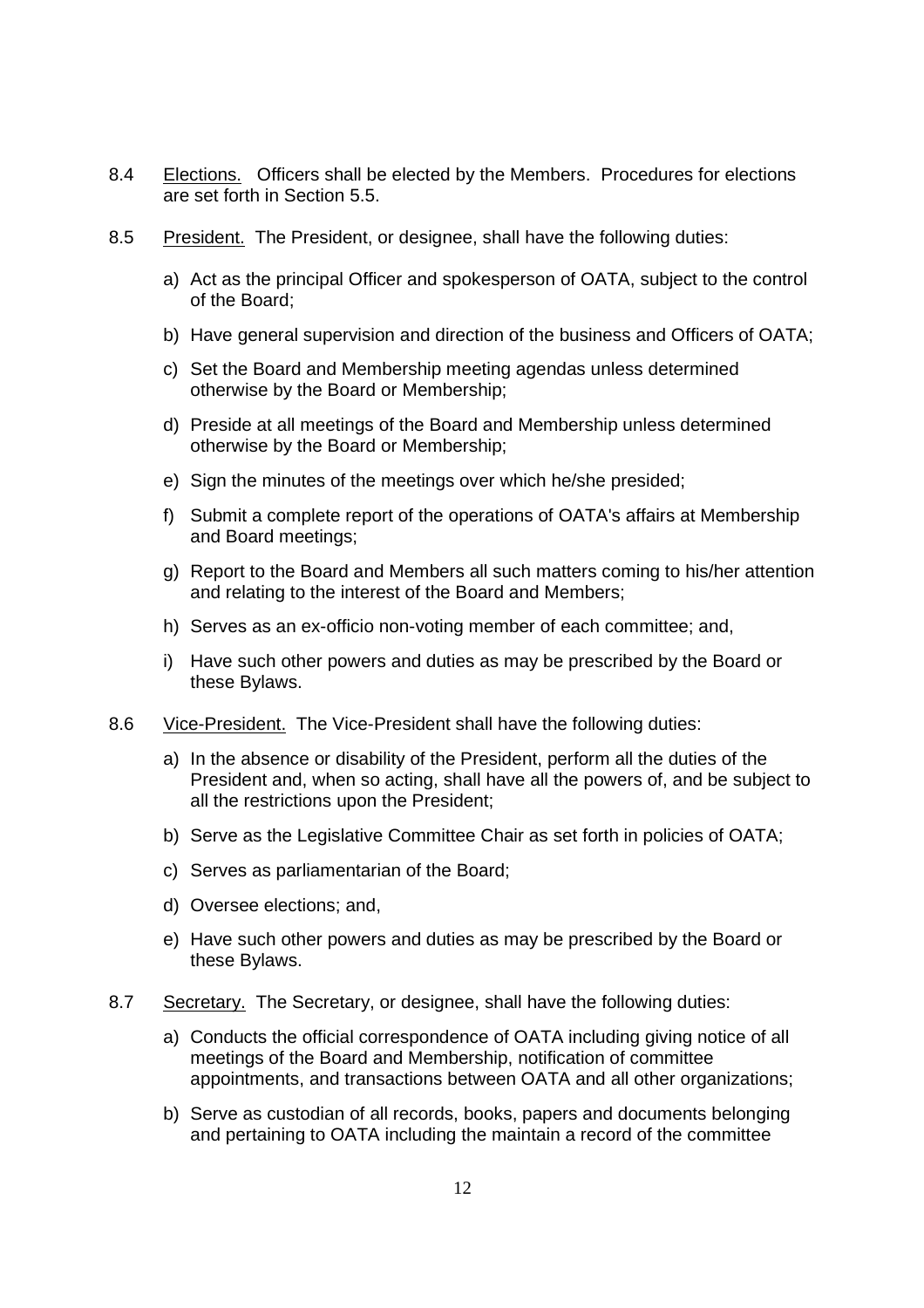chairs but with the exception of maintaining the financial records and, shall relinquish all such records to the Board as requested by the Board;

- c) Brings to each meeting a copy of these Bylaws, role of the Membership and a current edition of Robert's Rules of Order;
- d) Keep a book of minutes of all meetings of the Board and Membership with the time and place of holding, whether annual, regular or special, and, if special, how authorized, the notice given, the names of those present at the meetings, the number present or represented at meetings, the proceedings thereof and, verification of those present via virtual transmission;
- e) Sign the minutes of the meetings and ensure such minutes are available for approval at the following meeting of the Board or Membership;
- f) Exhibit at all reasonable times, upon the request of a Director or Member, these Bylaws, Board Book, and the minutes of the proceedings of the Board or Membership;
- g) Keep, or cause to be kept, at the principal office all documents required for public inspection by the Internal Revenue Service;
- h) Keep, or cause to be kept, a record of the names of Directors, Officers and Members with the addresses at which such individuals/entities are to receive notice; and,
- i) Have such other powers and duties as may be prescribed by the Board or these Bylaws.
- 8.8 Treasurer. The Treasurer, or designee, shall have the following duties:
	- a) May transact business on behalf of OATA as directed by the Board and may not financially commit OATA without approval of the Board;
	- b) Prepares and presents the annual budget to the Board for approval;
	- c) Ensure Membership Dues are receive in accordance with NATA policies;
	- d) Keep and maintain, or cause to be kept and maintained, adequate and correct accounts of the properties and business transactions of OATA;
	- e) Ensure the books of account are open to inspection by any Director or Member at all reasonable times;
	- f) Ensure a financial statement is provided to the Membership each year at the Annual Meeting;
	- g) Provide a report of OATA's financial affairs at meetings of the Board and/or when requested by a Director or Member;
	- h) Ensure appropriate oversight and implementation of the financial policies and procedures; and, i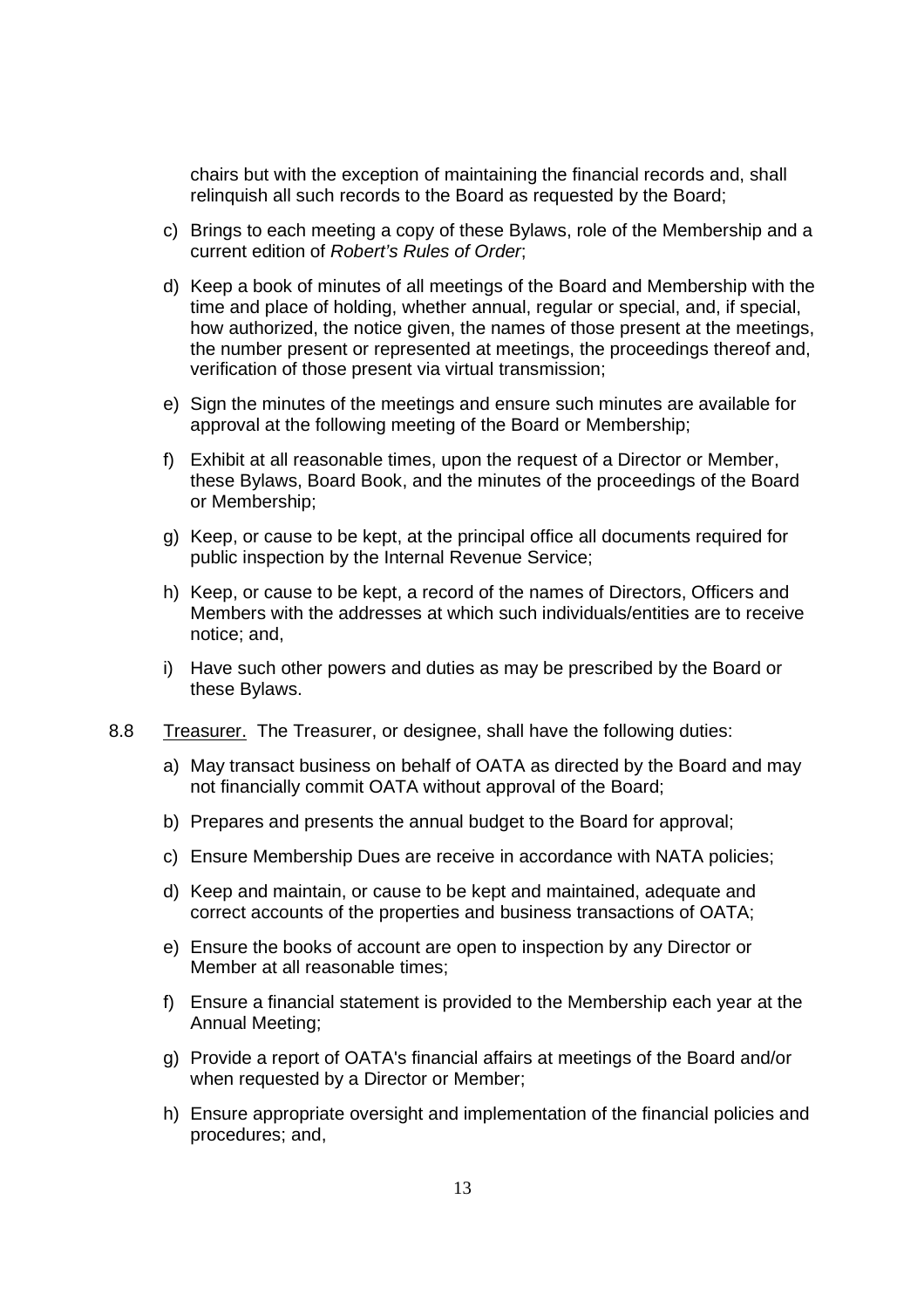- i) Have such other powers and duties as may be prescribed by the Board or these Bylaws.
- 8.9 President-Elect. An election for the office of President-Elect shall take place in the second year of the President's term of office allowing the President-Elect to hold officer for (1) year prior to automatically moving into the office of President. The President-Elect shall have the following duties:
	- a) Shadow and observe the President; and
	- b) Have such other powers and duties as may be prescribed by the Board or these Bylaws.
- 8.10 Immediate Past President. The Immediate Past President shall have the following duties:
	- a) Serve as an advisor to the President for two (2) years immediately following his/her term as President. Such service shall not be subject to the term limits set forth in Section 5.6; and
	- b) Have such other powers and duties as may be prescribed by the Board or these Bylaws.
- 8.11 Removal and Resignation. Any Officer may be removed, either with or without cause, by a vote of a majority of the total number of Directors at any annual, regular or special meeting. Removal as an Officer shall also be a removal from the Board. A two-thirds (2/3) majority vote of a quorum of the Directors or a twothirds (2/3) majority of the votes cast by the Membership may remove any Officer, with or without cause, at any time. An Officer removed by the Board may be reinstated by a two-thirds (3/4) majority of the votes cast by the Membership.

Any Officer may resign at any time by giving verbal, written or verifiable virtual notice to the President or to the Secretary. Any resignation shall take effect upon receipt or at the time specified in the notice and, unless otherwise specified therein, the acceptance of such resignation shall not be necessary to make it effective. A verbal resignation shall be acknowledged by the President and recorded in the minutes.

- 8.12 Vacancies. A vacancy in the office of the President shall be filled by the Vice-President. In the event of a vacancy in any office other than that of the President, such vacancy may be filled temporarily by appointment by the Board until an election can take by the Membership to fill such vacancies.
- 8.13 Delegation of Duties. In case of the absence or disability of any Officer of OATA or for any other reason that the Board may deem sufficient, the Board may by a vote, delegate the powers or duties of such Officer to any other Officer, Director or Member with such power of delegation valid for the remainder of the term or until the next election.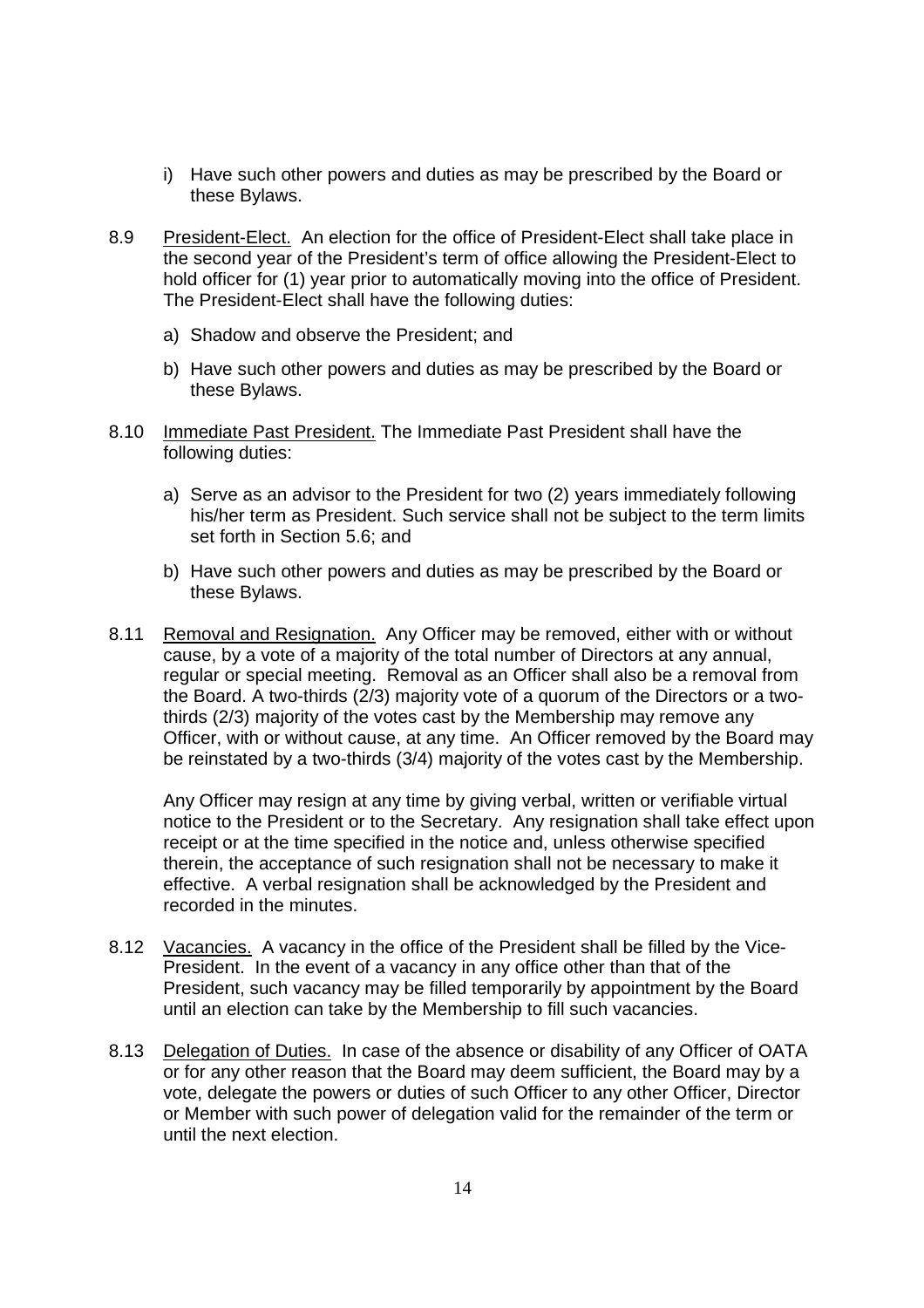## **ARTICLE IX CONFLICT OF INTEREST:**

- 9.1 Purpose. The purpose of the conflict of interest policy is to protect the taxexempt status of OATA when contemplating entering into a transaction or arrangement that might benefit the private interest of an Officer or Director of OATA or might result in a possible excess benefit transaction. This policy is intended to supplement but not replace any applicable state and federal laws governing conflict of interests applicable to nonprofit corporations.
- 9.2 Definitions. Interested Person: any Director, Officer, or member of a committee with board delegated powers, who has a direct or indirect financial interest, as defined below, is an interested person. If a person is an interested person with respect to any entity in which OATA is a part or has a close connection with, he/she is an interested person.

Financial Interest: A person has a financial interest if the person has, directly or indirectly, through business, investment or family: (a) An ownership or investment interest in any entity with which OATA has a transaction or arrangement, (b) A compensation arrangement with OATA or with any entity or individual with which OATA has a transaction or arrangement or, (c) A potential ownership or investment interest in, or compensation arrangement with, any entity or individual with which OATA is negotiating a transaction or arrangement.

Compensation: Compensation includes direct and indirect remuneration as well as gifts or favors which are not insubstantial. A financial interest is not necessarily a conflict of interest. Under this article, a person who has a financial interest may have a conflict of interest if the board or applicable committee determines that a conflict of interest exists.

#### 9.3 Procedures.

.

Duty to Disclose: In connection with any actual or possible conflict of interest, an interested person must disclose the existence of the financial interest and be given the opportunity to disclose all material facts to the Directors and members of committees with board delegated powers considering the proposed transaction or arrangement.

Determining Whether a Conflict of Interest Exists: After disclosure of the financial interest and all material facts, and after any discussion with the interested person, he/she shall leave the Board of Directors or committee meeting while the determination of a conflict of interest is discussed and voted upon. The remaining board or committee members shall decide if a conflict of interest exists.

Procedures for Addressing the Conflict of Interest: (a) An interested person may make a presentation at the Board of Directors or committee meeting, but after the presentation, he/she shall leave the meeting during the discussion of, and the vote on, the transaction or arrangement involving the possible conflict of interest.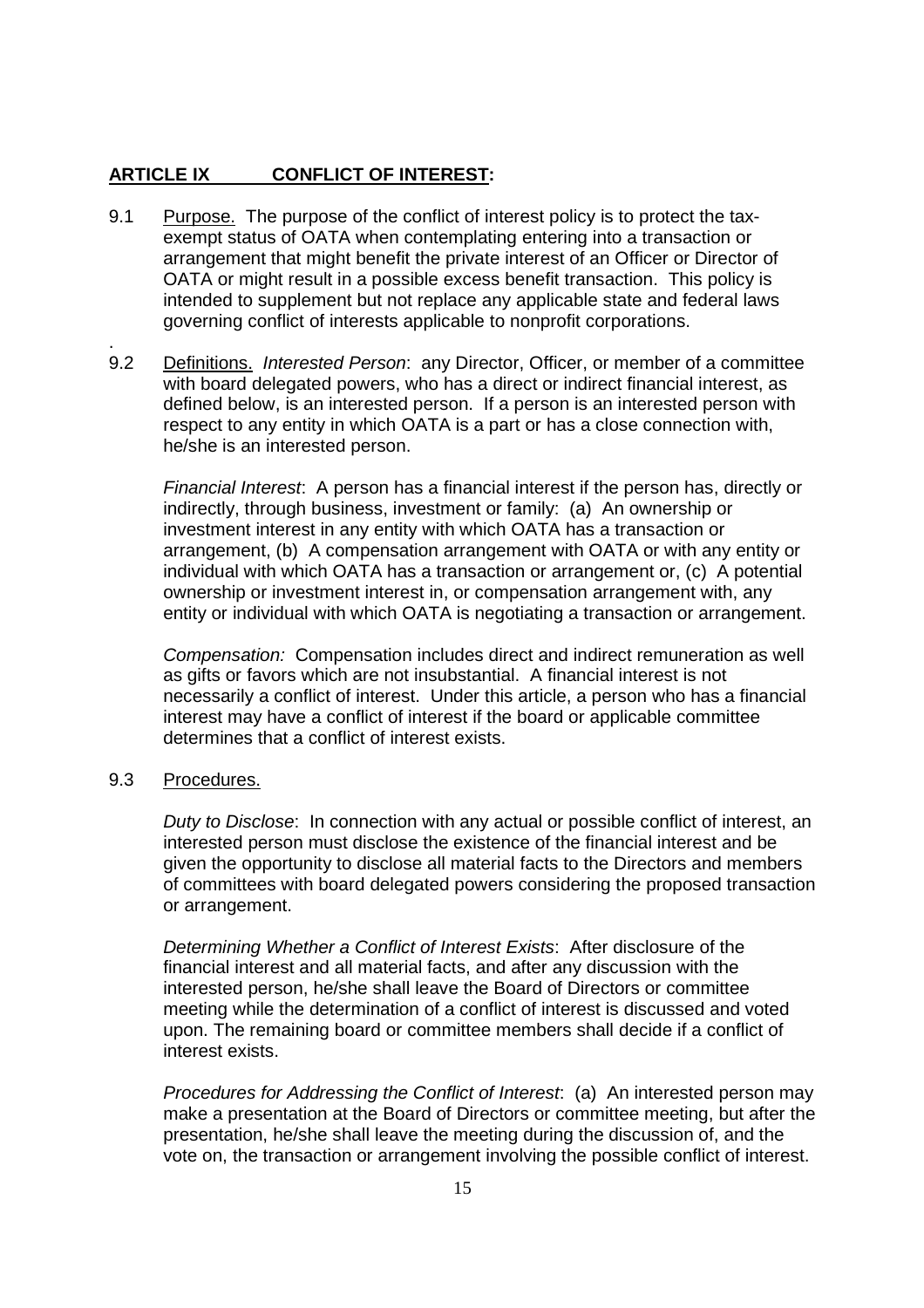(b) The President of the Board of Directors or Chairman of the committee shall, if appropriate, appoint a disinterested person or committee to investigate alternatives to the proposed transaction or arrangement. (c) After exercising due diligence, the Board of Directors or committee shall determine whether OATA can obtain with reasonable efforts a more advantageous transaction or arrangement from a person or entity that would not give rise to a conflict of interest. (d) If a more advantageous transaction or arrangement is not reasonably possible under circumstances not producing a conflict of interest, the Board of Directors or committee shall determine by a majority vote of the disinterested Directors whether the transaction or arrangement is in OATA's best interest, for its own benefit, and whether it is fair and reasonable. In conformity with the above determination it shall make its decision as to whether to enter into the transaction or arrangement.

Violations of the Conflicts of Interest Policy: (a) If the Board of Directors or committee has reasonable cause to believe a Director or member has failed to disclose actual or possible conflicts of interest, it shall inform the Director or member of the basis for such belief and afford the Director or member an opportunity to explain the alleged failure to disclose. (b) If, after hearing the Director's or member's response and after making further investigation as warranted by the circumstances, the Board of Directors or committee determines the Director or member has failed to disclose an actual or possible conflict of interest, it shall take appropriate disciplinary and corrective action.

- 9.4 Record of Proceedings. The minutes of the Board of Directors and all committees with board delegated powers shall at a minimum contain: (a) The names of the persons who disclosed or otherwise were found to have a financial interest in connection with an actual or possible conflict of interest, the nature of the financial interest, any action taken to determine whether a conflict of interest was present, and the Board of Directors' or committee's decision as to whether a conflict of interest in fact existed. (b) The names of the persons who were present for discussions and votes relating to the transaction or arrangement, the content of the discussion, including any alternatives to the proposed transaction or arrangement, and a record of any votes taken in connection with the proceedings.
- 9.5 Compensation. Board members shall serve without compensation for their service as a Director. However, should a Director ever receive compensation for services rendered, the following must be met: (a) A voting member of the Board of Directors who receives compensation, directly or indirectly, from OATA for services is precluded from voting on matters pertaining to that member's compensation. (b) A voting member of any committee whose jurisdiction includes compensation matters and who receives compensation, directly or indirectly, from OATA for services is precluded from voting on matters pertaining to that member's compensation. (c) No voting member of the Board of Directors or any committee whose jurisdiction includes compensation matters and who receives compensation, directly or indirectly, from OATA, either individually or